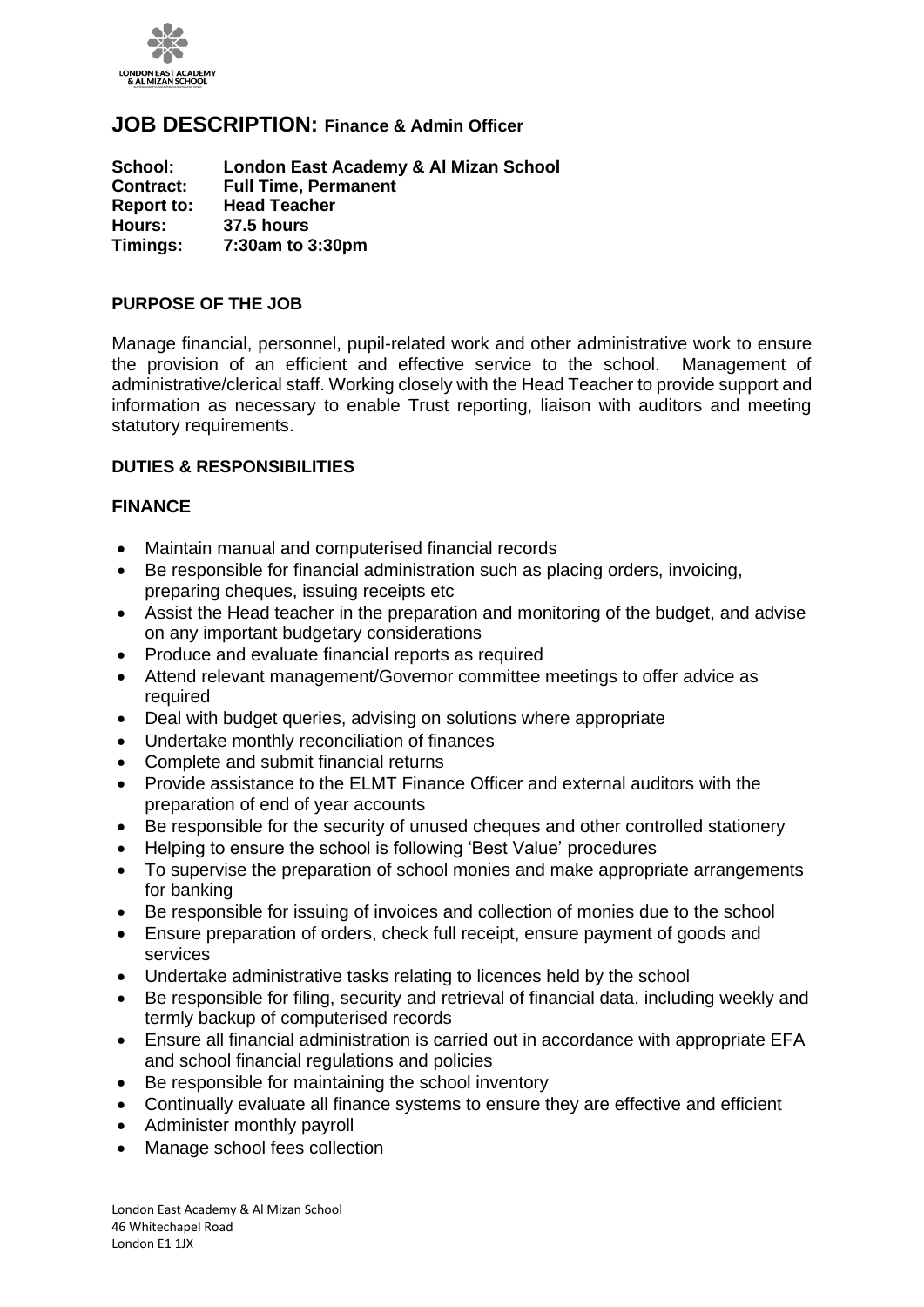

## **PERSONNEL**

- Maintain manual and computerised personnel records
- Be responsible for all administration associated with the appointment, allocation and resignation of staff including pre-employment checks, payroll documentation and contracts
- To maintain the school's Single Central Record in respect of the Disclosure and Barring Service. Ensuring that DBS checks are carried out where required
- Be responsible for all administration arising from staff absence
- Be responsible for recording, monitoring and claiming overtime and other subsistence claims
- Maintain records of supply teacher employment and arrange monthly pay claims
- Advise school staff on pay and other personnel related matters
- Assist in the recruitment of staff, including drafting adverts, drafting or evaluating job descriptions, assisting with interviews

## **ADMINISTRATIVE**

- To take responsibility for dealing with complex enquiries or difficult visitors to the school
- Act as confidential secretary to the Head teacher
- To draft correspondence, policies and other documentation to the Headteacher's specification
- Arrange for updating, publishing etc of school handbook, prospectus and other documents
- Complete such returns as may be required by the EFA, DfE etc
- Undertake project/research work as required
- Develop and implement appropriate administrative systems/procedures
- Take minutes
- Note down all staff absence and arrange cover, if required call external agencies

### **GENERAL**

- To participate in the performance and development review process, taking personal responsibility for identification of learning, development and training opportunities in discussion with line manager
- To comply with individual responsibilities, in accordance with the role, for health and safety in the workplace
- Ensure that all duties and services provided are in accordance with the School's Equal Opportunities Policy
- The Governing Body is committed to safeguarding and promoting the welfare of children and young people and expects all staff and volunteers to share in this commitment
- The duties above are neither exclusive nor exhaustive and the post holder may be required by the Headteacher to carry out appropriate duties within the context of the job, skills and grade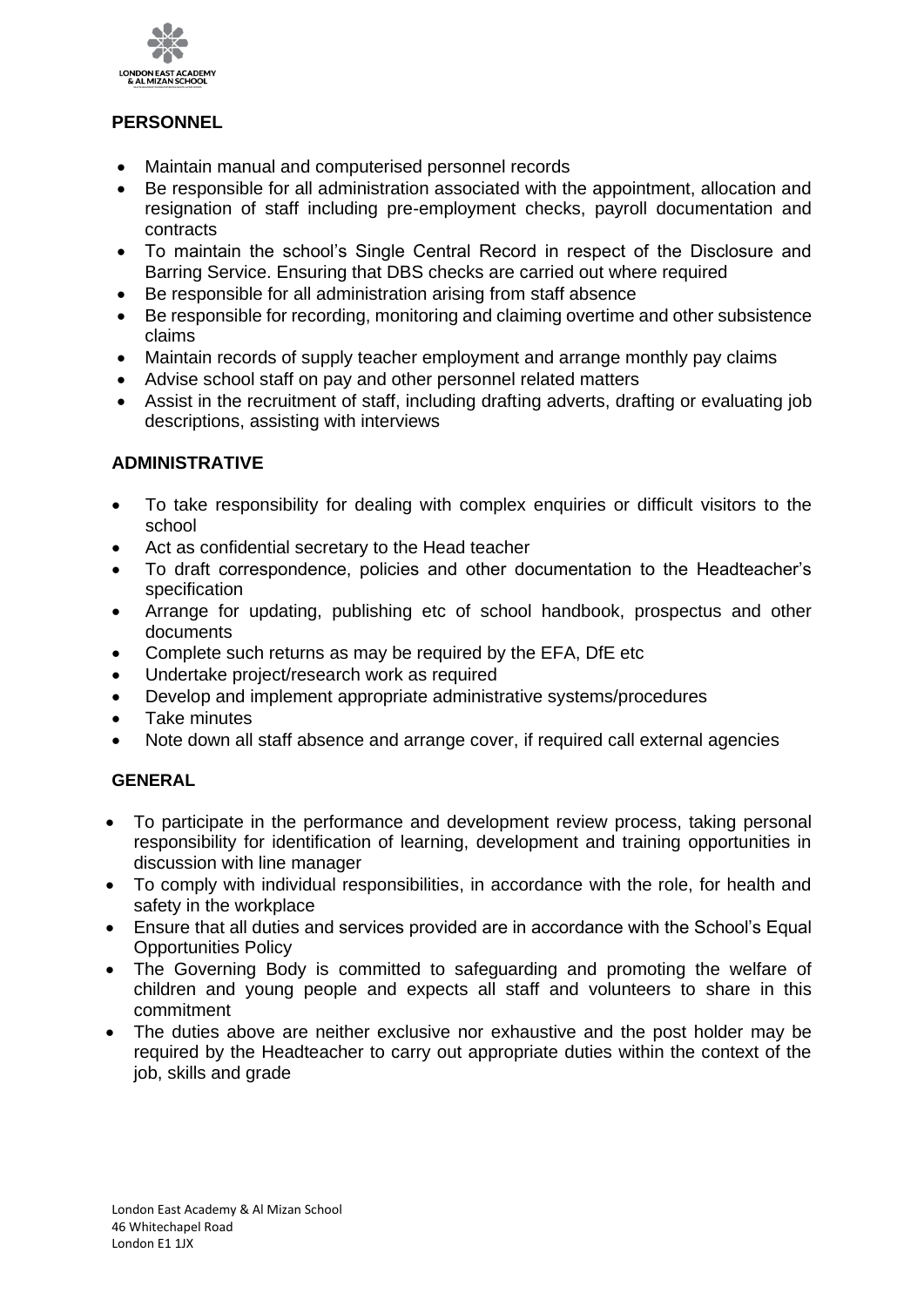

### **EQUAL OPPORTUNITIES STATEMENT**

Adhere to the ELMT Equal Opportunities policies and ensure anti-discriminatory practice within East London Mosque Schools.

#### **COMMENSURATE STATEMENT**

Undertake any other reasonable duties commensurate with the grade as determined by the Headteacher.

### **CHILD PROTECTION**

To have due regard for safeguarding and promoting the welfare of children and young people and to follow the child protection procedures adopted by the school and the local authority.

| Signed     | Date |
|------------|------|
| Postholder |      |
|            |      |

| Signed      | .Jate |
|-------------|-------|
| Headteacher |       |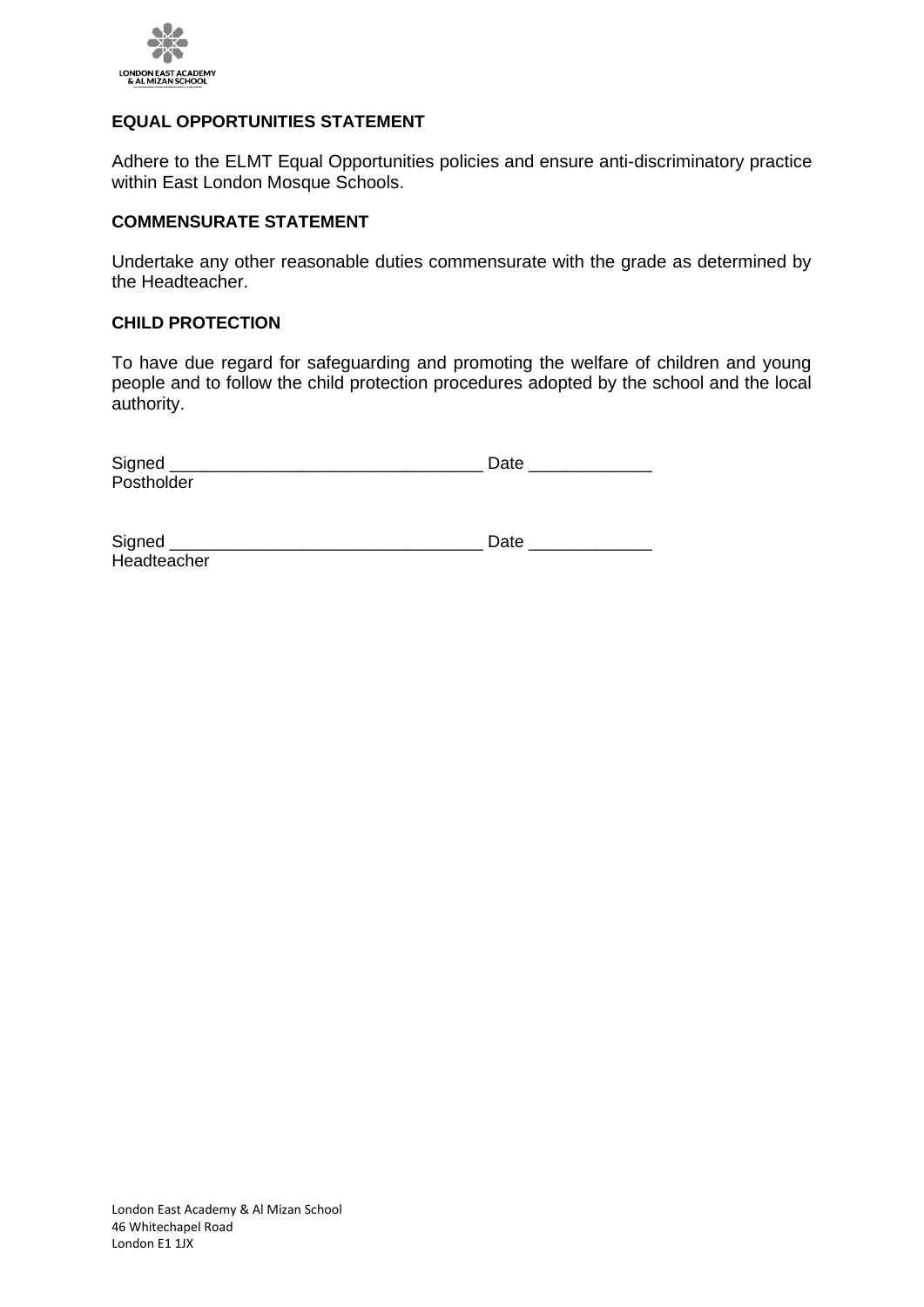

| Person specification/selection criteria |                |                                                                                                                                                                              |              | Evidence         |                |              |           |  |
|-----------------------------------------|----------------|------------------------------------------------------------------------------------------------------------------------------------------------------------------------------|--------------|------------------|----------------|--------------|-----------|--|
| Finance and admin officer @ LEA         |                | Essentia                                                                                                                                                                     | Desirable    | Application Form | Documentation* | Observation  | Interview |  |
|                                         | $\mathbf{1}$   | 5 GCSE (or equivalent) results Grade C or above<br>including Maths and English                                                                                               | $\checkmark$ |                  |                | $\checkmark$ |           |  |
| Qualifications                          | $\overline{2}$ | Evidence of commitment to continuing professional<br>development                                                                                                             | ✓            |                  |                |              |           |  |
|                                         | 3              | A high level of computer literacy i.e. intermediate<br>skills in Word, Excel and Outlook to enable the<br>preparation of reports, documents, mail merges and<br>spreadsheets | $\checkmark$ |                  | $\checkmark$   |              |           |  |
| Knowledge                               | 4              | Excellent time management skills and the ability to<br>remain calm and focussed under<br>pressure                                                                            | ✓            |                  |                |              |           |  |
|                                         | 5              | Excellent organisational skills, able to handle multiple<br>tasks and meet deadlines                                                                                         | ✓            |                  |                |              |           |  |
|                                         | 6              | Experience of working in the education sector                                                                                                                                | ✓            |                  |                |              |           |  |
|                                         | $\overline{7}$ | Use of ICT including Excel, dedicated finance<br>management packages and management<br>information systems                                                                   | $\checkmark$ |                  |                |              |           |  |
| Experience                              | 8              | Experience of administering budget and financial<br>matters in a school or other large<br>complex organisation                                                               |              | ✓                |                |              |           |  |
|                                         | 9              | Admin experience including the management,<br>development and operation of<br>admin systems and procedures                                                                   | $\checkmark$ |                  |                |              |           |  |
|                                         | 10             | Experience of working in a busy fast paced<br>environment                                                                                                                    | ✓            |                  | ✓              |              |           |  |
| <b>Other</b>                            | 11             | Excellent communication skills (including written, oral<br>and presentation skills) with the ability to draft<br>correspondence                                              | ✓            |                  |                |              |           |  |